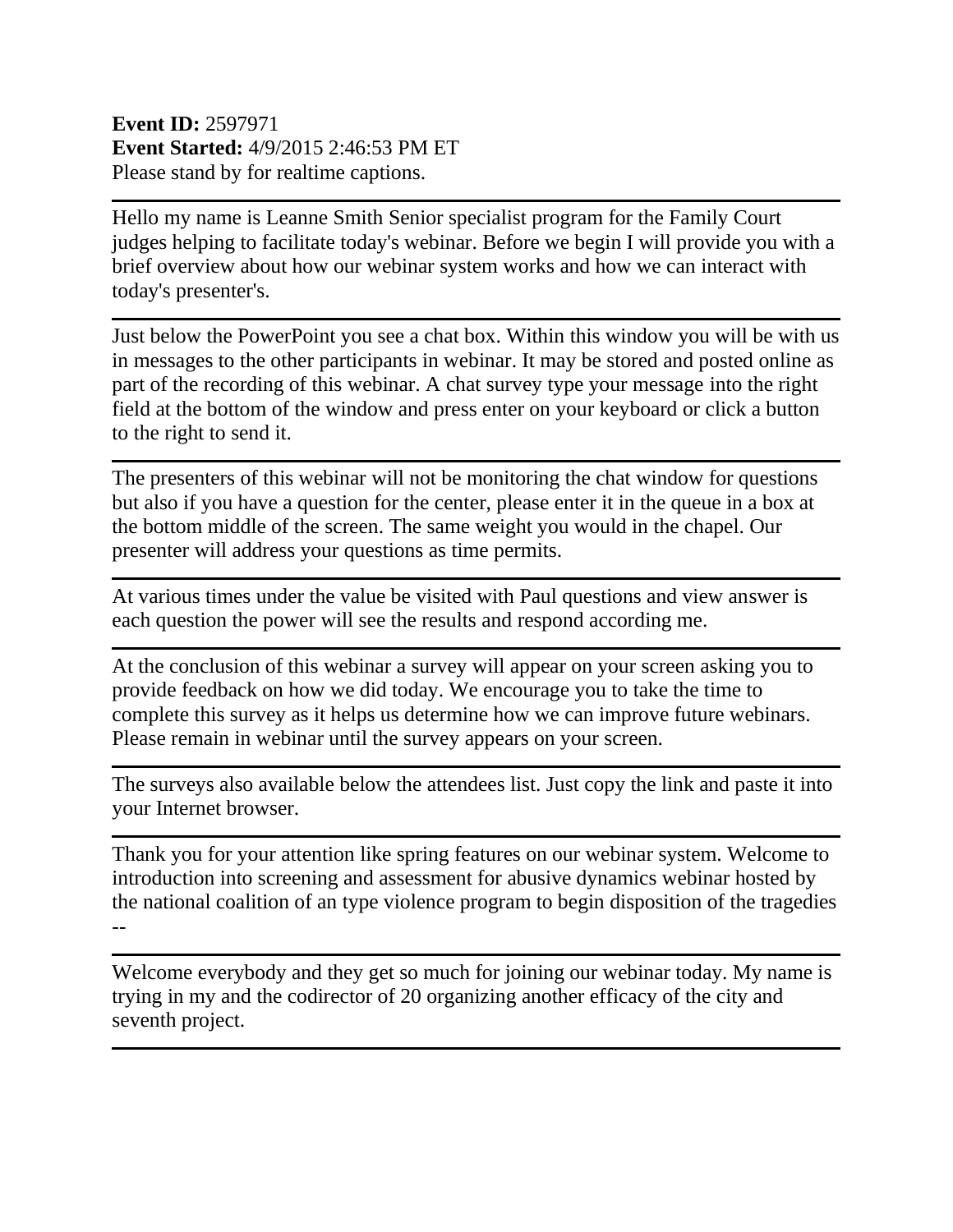The national coalition of antibiotics coalitions is run out of the York city and the balance project office. I will be talking more about NCAVP in a moment. I'll turn it over to the trade ticket is herself in the campus city and have not project.

My name is pictorial Pickering and my product or she her and her set and the training and technical assistance ordinary word the campus city antivirals project.

Would like to think of the office on violence against women of the W for support of the project for the webinar series and this webinar is part of a series of webinars that we do to our national training and technical assistance Center which I'll talk about more in just a moment. We like to thank you for obesity for supporting sponsor.

Would also like to begin by thanking our member programs for the national coalition of anti-balance progress. Who helped develop the content for the string. In particularly to think the network Loretta Boston Massachusetts. Network love bread how could shoot but a great portion of the content for screening and assessment webinar entry for national curriculum and they did is incorporation and work with local coalition in Boston the GLBTQ I'll also be sharing was assisted in the webinar for organizations that provide screening and assessment trainings across the country. Because this webinar today is really an attraction to dynamics of a screening in a some elements of a screening. We would really like you all to seek further training and support if you're interested in seeking that following webinar.

I like to next talk a little bit about NCB APB the national question of anti-bounce programs is a coalition of lesbian Gay bisexual transgender [ NULL ] and HIVinfected focused anti-violence programs across the country. We currently have 54 members. We are founded in 1985 and again we are corrugated through New York City antiviolence project.

We are working to prevent or respond to and all forms of violence within and against the LGBT Q HIV-infected committees and we do this through research, policy advocacy, training and technical assistance and movement doing.

One of the projects we have through the coalition is our national training and technical assistance Center. Through the TC center, with a toll-free warm line that grantees can call avidity grantees and other grantees and potential grantees. Our toll-free warm line number is 1855 AVP LGBT we also have a nationalist Serb Orthodox relative announcements of upcoming webinars reports that cannot policy updates so if you're interested in joining our list serve to get more permission by the TTA centerpiece send me an email by NLB shared toward the end of the webinar.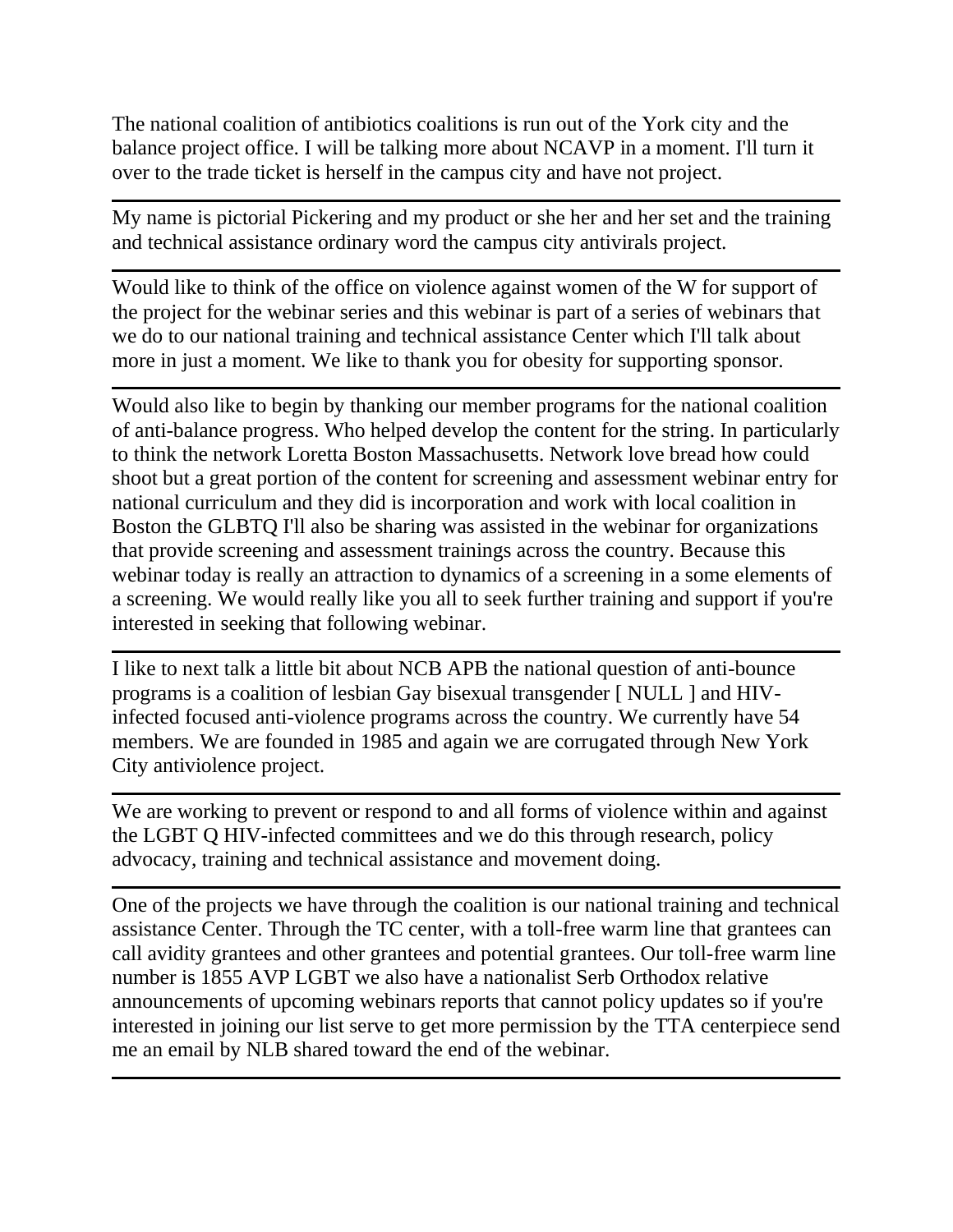Less of a resource bank on our website and CPA P.orgy. We provide these national webinar trainings and we also have regional consultants through our membership who can provide on person training and technical assistance across the country. Please reach out to us if your adjusted in talking more about GP GQ inclusion within your work.

I'm going to go ahead and go over our learning objectives for our webinar today. As you're going over these what GQ might again as tie said this training is really an introduction to the dynamics of training and assessment when working with LGBT Q survivors of violence. We will encourage all of you to seek additional training or ongoing support if you think of beautiful for your program. Today we're looking to do is clarify an articulate screening and assessment process and really begin to assess relationships and dynamic in order to the five who is a survivor and -- so we can connect survivors and abusive partners to appropriate resources and services.

We will go into resources were ongoing training little bit later have our contact information towards the end of the webinar. Really as we are going through this, but this screen requires practice. We'll get a little bit of that practice your today we encourage you to continue this process throughout to ensure your providing appropriate sources for LGBTQ survivors.

One thing we often see is general question of what is screening? We have provided a working definition and what I really want to focus on here is that the first four words screening is a process. We definitely do not see screening as a static checklist, we want to talk about the process based on conversations with the person seeking services. By which advocates determine is the best of our abilities who is being abused and who is abusive in a relationship

As we go through but the process of screening with it looks like, let's continue to Québec is working definition and member that is a process and also a member that we can do the best job possible but that doesn't mean it's always good to be 100%.

Want to engage you all in our conversation really quickly by opening this on the checkbox asking you all to give us some feedback what your screening process is. How do you screen clients we are doing intakes or seeking to focus on the hotline of what is a process with equity.

You can just enter the checkbox.

Looks like we've gotten our first response here from Robert. The skidding process that Robert utilizes is active listening which I think is a great process and we are going to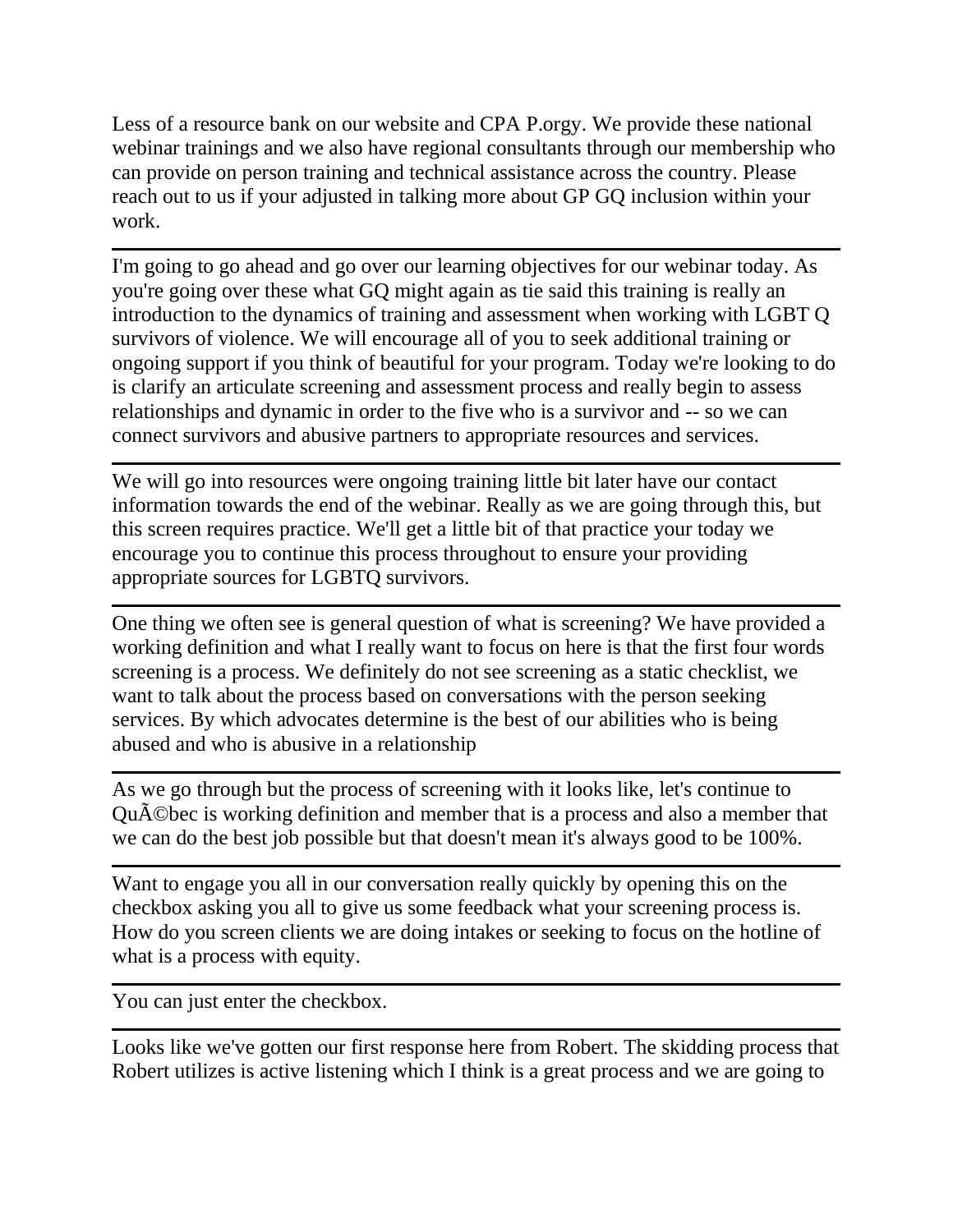double encourage you to continue your active listening skills through this screening and assessment process that you're working with we are working with clients.

Under any other tools you're using currently in the spinning and assessment process?

So we've gotten some other feedback from Jenny, I think this is also really helpful, the idea that screening and assessment is done in a very minimal basis on the initial intake, just to ensure that 70 can access housing and then further screening and assessment is done working with this particular client

We also see we're getting some danger assessments and other assessments looking at power dynamics go with it looks like a lot of the participants are currently in the habit of doing so turning and assessment. We are going to do today is your going to take those initial ideas of active listening and looking at ensuring an initial safety were clients and looking at pardon Alex within a relationship and build upon that by looking at some of dynamics within LGBTQ intimate partner violence relationship that can help you all to enhance your screening process to ensure providing the best service possible for LGBTQ survivors.

I do want to ask one other question. As we're moving forward with this, that is, why is screening important?

What are some reasons that we screen?

Great so we are saying feedback and one of the things the first things I saw here was to provide the correct sources for our participants.

Which is really what we're going to focus on today to ensure we are providing the accurate and best services with that person possible. Is also sympathetic that one of the reasons why training is important is it to screen out abusers. One thing I do want to touch on here is that in our screening process, we always want to make sure we are focusing on identifying who is the survivor or who is the abusive partner in an intimate partner violence relationship it go because while many of the partners we work with our programs specifically centered around providing services for survivors of violence, we also to work with a lot of programs there a lot of great programs around the country that also provide services for people who have abused and partner. So we went to ensure that not only are we providing the perfect services for survivors but that we to identify this we may be an abuser also providing appropriate referrals or services for that individual as well.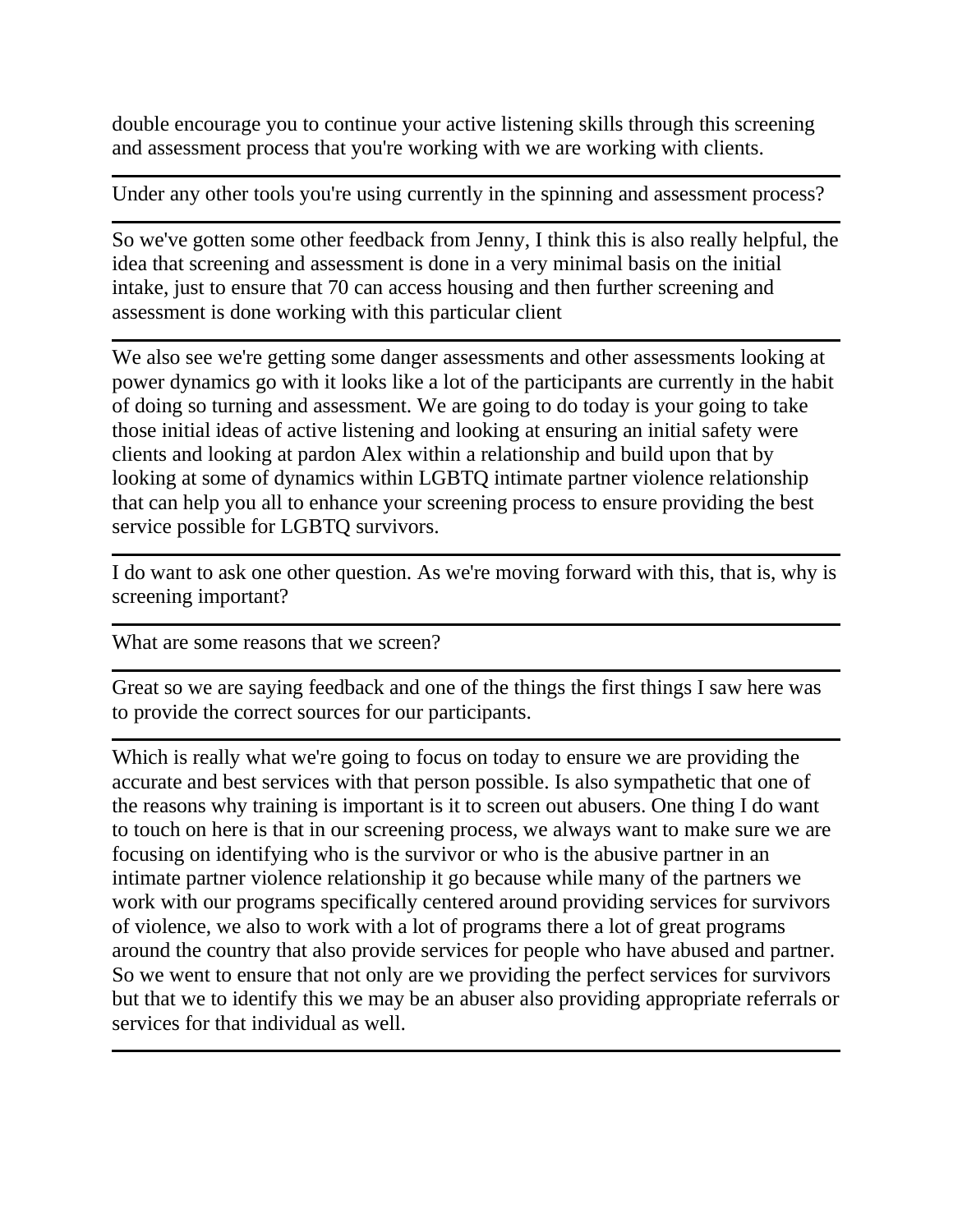Not only me that person not be appropriate for survivor under services, but that may not actually be helpful to them. We want to focus on determining a dynamic within that relationship

It sounds like you all have a really great perspective as to why it is really important and to have a screening assessment. We are going to go a little more into what this looks like in our day-to-day work.

We are going to do a scenario commitment to come back to this case scenario throughout the webinar today so you will get to know the dissidents in this case scenario better as we go throughout the screen process with them.

For this case scenario will be playing the hotline color and victory will be playing the color. We would just get a brief snapshot of initial process and will ask you all what do you think is going on within this call

I so I'm going into the role of the hotline staff.

Condo hotline, how can I help you?

Hello my name is Monica and a friend of mine is made this number and said that I might need to call and talk to somebody about what's going on in my relationship.

Yes. We can certainly talk with you. Just to set up, can ask you currently safe?

Yes. Stay with my friend asked right now, is a pretty safe at his house prospective he was actually one who gave me the number. Thank you so much.

Hippies also get your name.

Its Monica.

Thank you.

In order to best support you could you please tell me a bit about your relationship and what's been going on.

Last night, we've been arguing a lot lately and a slightly got into a really big bite as a think this is probably the biggest fight we've gotten into and I ended up pushing Felicia she's my girlfriend and I dip pushing her last night when we're out the middle of the fight and I'm really excited about because I've never done anything like that before.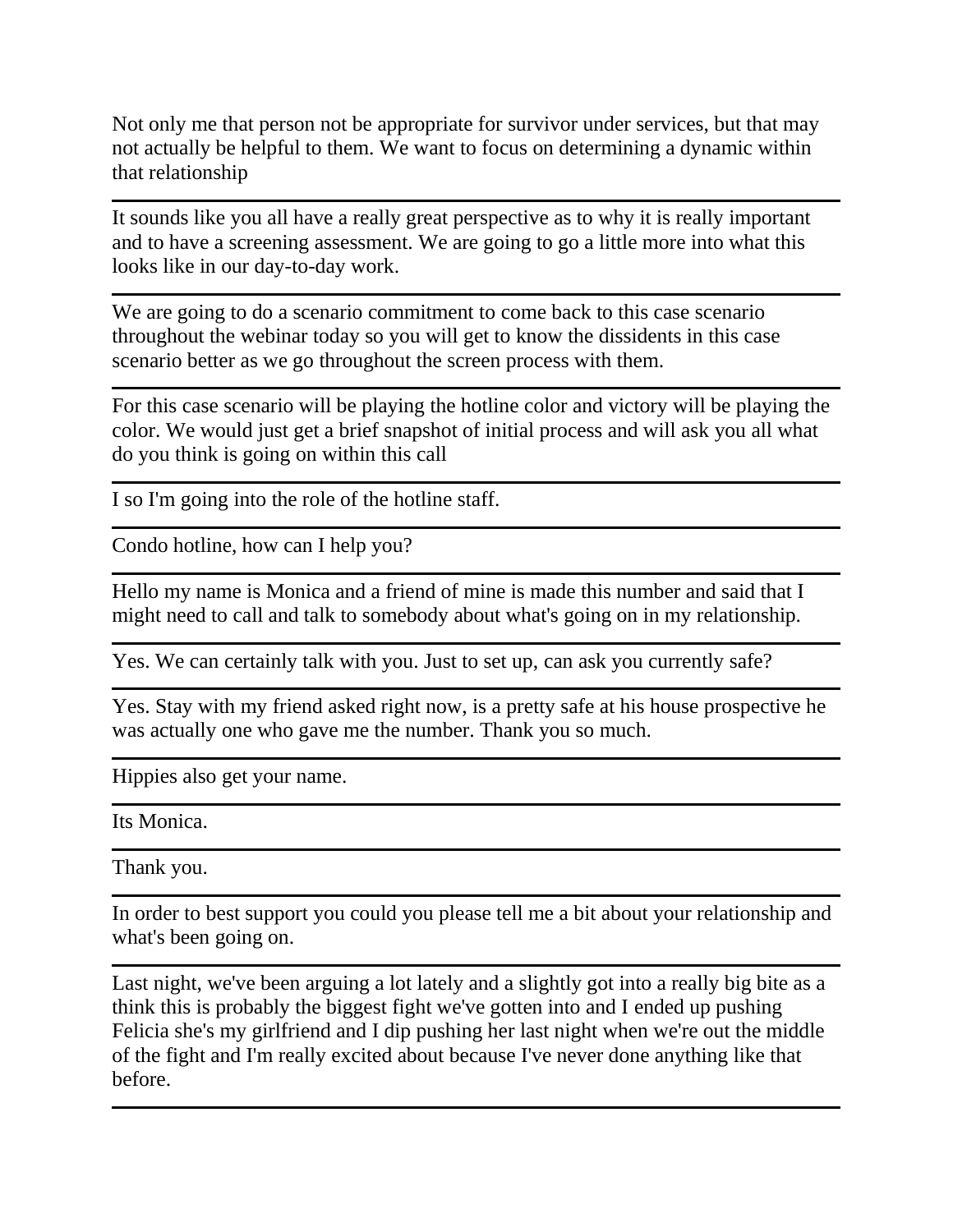Just really nervous about what's owing on in our relationship.

Okay thank you. It sounds like it's been a hard time. How long have you and Felicia been together?

We've been dating for a while. I guess it's beneficial for about nine months ago --. It started casual it's been getting more serious. I'm a little confused by why my thought to be to call pickup fiche -- deletion I don't live together. If we don't live together, it can't be domestic violence,?

Actually, from the work we do in supporting people, we do support people who may be experiencing abuse even if they are not living together. Even if people are not currently still partners. Yes there's a variety of ways I think we could provide some support. I will just need to get a bit more information from you if that's okay.

I'm a little worried there might be some abuse in the relationship like I said I got really mad last night and in the pushing her and we are both yelling and I walked out of the situation so, it could be considered abusive, it was a really rough night when she came to pick me up, we were super excited about this event were going to, we've been looking for to it all week and as soon as I got in the car, she was making fun of me because the dress I was wearing was a little on the short side and she doesn't really like what I dress that way and I thought I looked really good but I doubt she is like what I just that way so she asked me to change and I wouldn't do it. It was just everything escalated from there. It started off that and got worse and worse

I'm going to pause there. Will actually be coming back to this case a sinner but we would like you to do a quick poll. Based on the information that you hurt, do you think Monica is a survivor, it is a partner, or you're not sure.

Will give people a time to fill out this poll.

[ Class is being polled ] It's looking like so far, it looks like the majority of people believe Monica is it the survivor. A couple of people have flags that Monica is the abusive partner. About 30% of people feel like they are not sure.

We are going to keep on going and we will revisit this scenario after covering some basic elements of screening.

One of the things that we see I was sleep with our discussion with Monica about her relationship is that screening is really important. A webinar full of professionals didn't all agree in that initial conversation on what's going on in the dynamics of this relationship. Having these are the conversations can be really critical those on to keep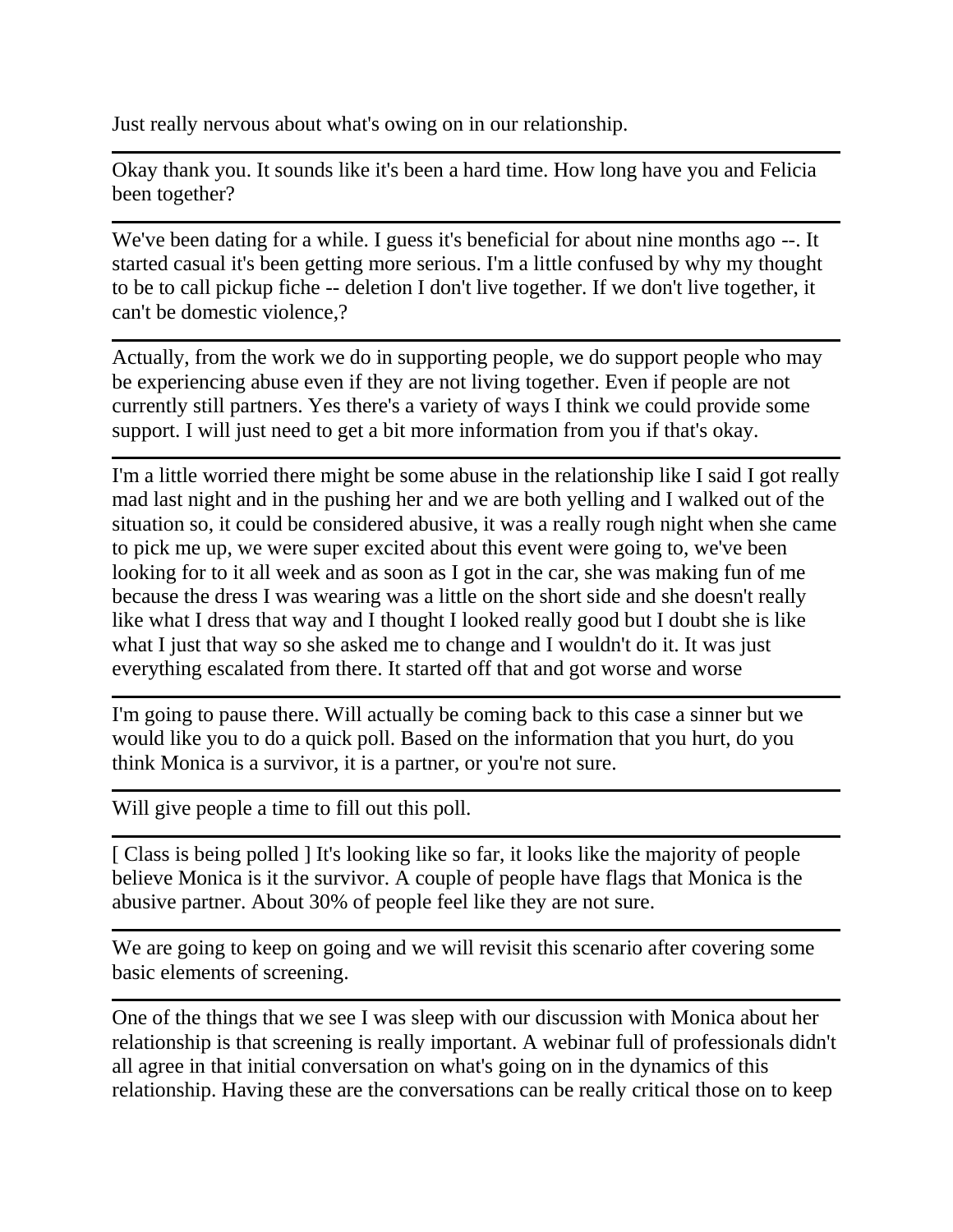in mind that what it is of the goal of nurturing process. Why are we screening? One thing we do know is that we were to provide the appropriate service to the appropriate person to go whether that be a program that does intervention or shelter program, outreach counseling support groups where the services that we provide one to make sure they are appropriate individuals calling and in requesting services but the

More portly, we want to make sure we're focusing on safety.

Screening is really a safety issue because we know he can be unsafe to provide survivor support systems to abusive partners. It can be and see whether that be a situation in which both partners are accessing the same program, where it abusive program might have physical access to the partner the survivor, but we also know that an abusive partner accessing survivors workgroups could potentially be unsafe for other individuals in the program.

For example, in a shelter program, it abusive partner is coming into that shelter, it may not just be unsafe for their partner but it may be unsafe for the other survivors or in that shelter as well.

We also know that it could be unsafe in regards to advocacy services as well.

It be unsafe if abusive partners applying for an order of protection and has an advocate by their side when doing so, back up with the survivor at risk in that scenario.

We always want to be focused on safety being our type top priority I know that something that many of us in this work are telling our clients there's safety is our top parties who want to make sure we are properly screening everyone to back it up.

We also know that screening assessment is absolutely critical when working with lesbian Gay bisexual transgender and [ NULL ] individuals who have expressed intimate violence. Because historically, the screening process has been to believe women as a survivors and assume that men are abusers.

This doesn't LGBTQH individuals. It doesn't necessarily work for a survivor identifies with as a woman whose partners also a woman. It doesn't necessarily work for individuals who identify as trend's gender or gender nonconforming pickup we went to move our screen process out of a gender based process and look at the 10 MX of the relationship to determine appropriate services people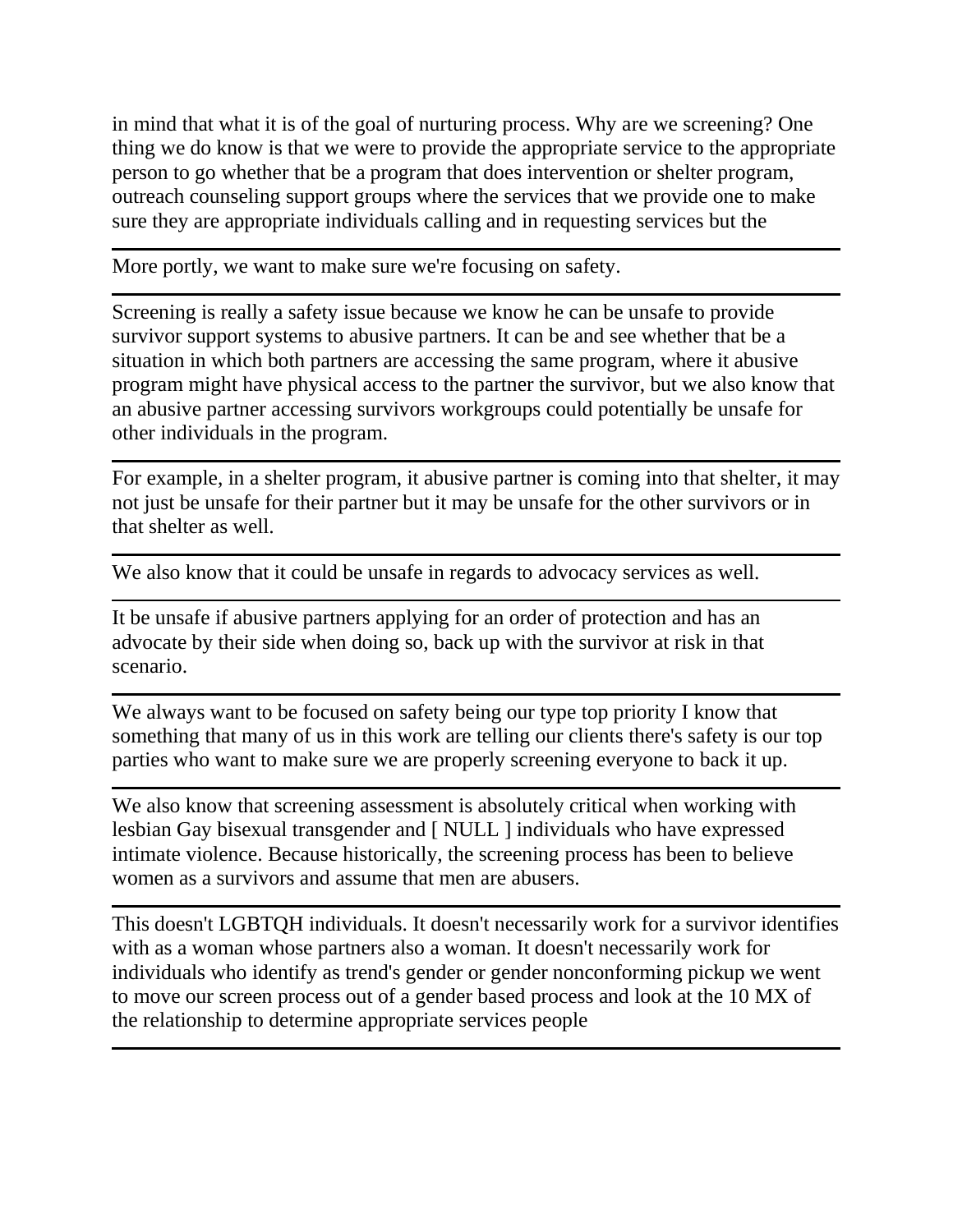We also know that a lot of survivors may have histories of arrest questioning orders, or have used violence in the past. We want to make sure we're not utilizing those factors as a sole thing we rely on in the screen process per the

In a many of us have worked with survivors in the past to have been arrested for domestic violence.

We don't want to use that as a qualification for our survivor.

Unfortunately we cannot rely on other agencies or organizations to do the screening for us. We want to make sure that all of our programs have adequate screening procedures and that our staff practices that screening with every color. Many times our referrals may come from agencies like law enforcement or court systems in those agencies can get it wrong.

Unfortunately, they particular can get it wrong with working with LGBTQ intimate partner violence. We want to make sure we are not relying on some else to do our screening for us.

We know that survivors sometimes use violence or physical force as a survival tech Dick or self-defense. We want to make sure that if something got arrested for using violence, and the printer called to access services, we went to know all the successes around that before we determine who the abusive partner is and who the survivor is in that situation.

We know this is particularly the case for the clients we work with. In 2012 our national coalition found that one third of the survivors that we work with who interacted with the police were wrongfully arrested.

Generally speaking with a survivor is wrongfully arrested, not force me that prefer that abusive partner that is not listed to the local domestic violence agency for assistance or services or to help file for an order of protection. We do know there are successes in which abusive partners are being referred to our program.

A common appear that we have or here is are we judging people are calling for support. We really do the screening process not so much as making a judgment but as a way of filtering information to help us get the correct service to the correct person. We also think of screening in terms of safety. Because of a lot of things that people have arty mentioned the practices your arty doing and sing from your, without a screening process program can actually put the summer I was getting about ways. Program sense of the message they are in a safe space allows the survivor to let their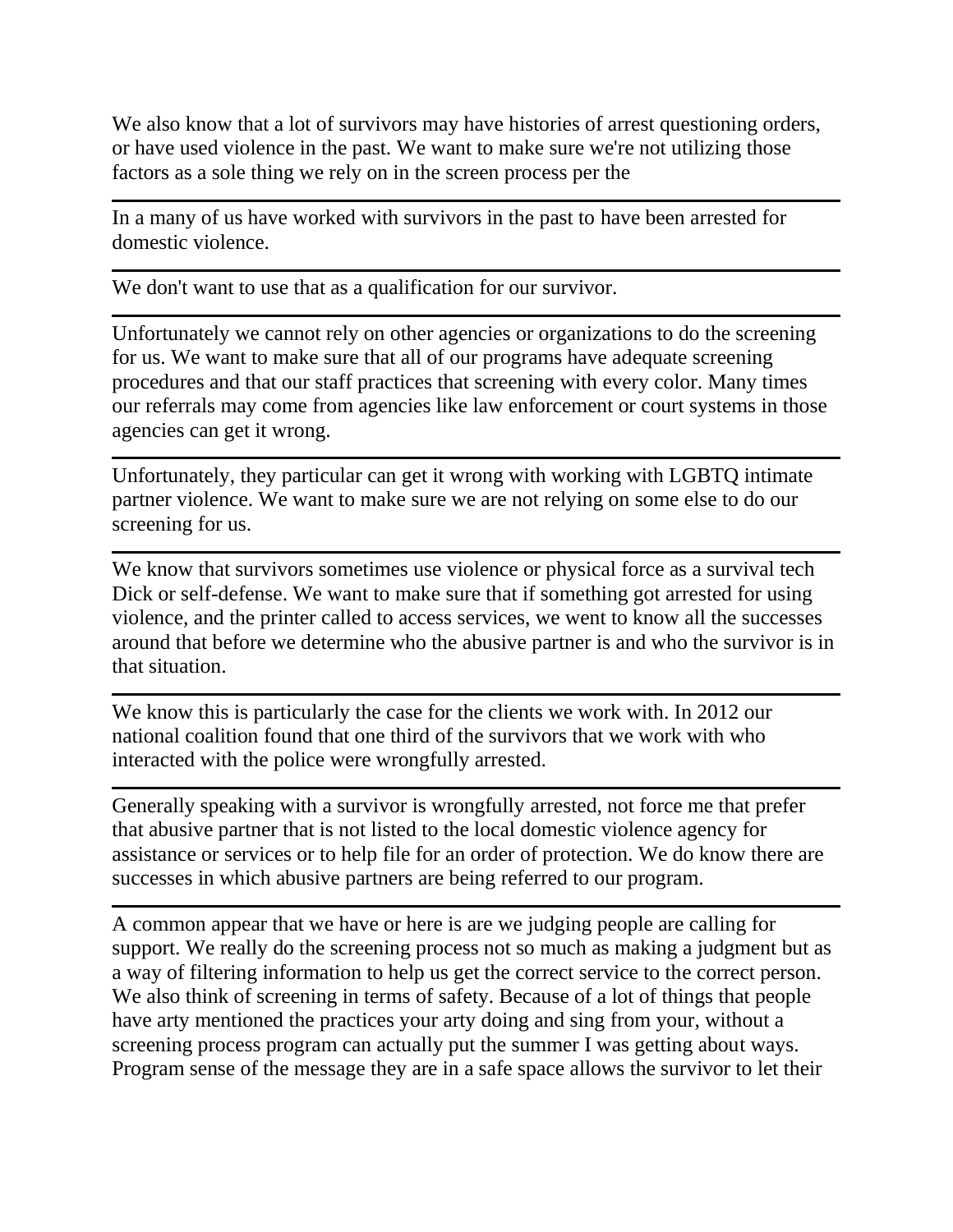guard down if in fact the program won't have done anything to make sure the recent - abusive partner won't have continued access to them.

Programs may also unwittingly country to survivor not explain all the options in that way. For example, as Victoria mentioned, bleeding a shelter to be safe, survivor might decide to stay local rather than consider leaving an area. Only to Heather be supported by finding them but also getting into the shelter.

Another common question is who are we to say that one person expenses more valid than in others. That comes me very good place. We would suggest to advocates or programs are reluctant to screen you do view this in the issue -- but this in the context of safety.

Screening is not as much about identifying a survivors and screen them in the and although that is part of the process, but identifying abusive partners and screen them out as someone had mentioned earlier. In the check engine.

We know domestic violence programs do that all the time. For many programs, only giving out shelter and support group locations to women, and being wary of men who call the hotline or show up at the office, that's arty a screening process but as a trade mission, that gender aces doesn't work for LGBTQ survivors, it doesn't work for masculine voiced survivors are male survivors whose abusive partner may be a woman.

Without a more delivered process examines the details of the relationship, and expense of abuse partner may have easy access to the program services.

Again, reviewing the definition we screening is a process. It's based on conversations where people seeking services were as advocates we determine to the best of our abilities who is being abused and who is abusive within a relationship.

Another common concern is what happens if both partners call backs that's a common screening related issue. Sometimes we see that programs will simply accept the first person to call. And then refer the other to another Thomistic violence program so both people can get services separately.

This strategy deals with the immediate crisis of the time but we believe it leads to important questions about how the program it is views LGBTQ intimate partner violence and investor partner must. We recommend that if this happens, programs engage in the screen process individually with each caller and not just accept the first person who calls.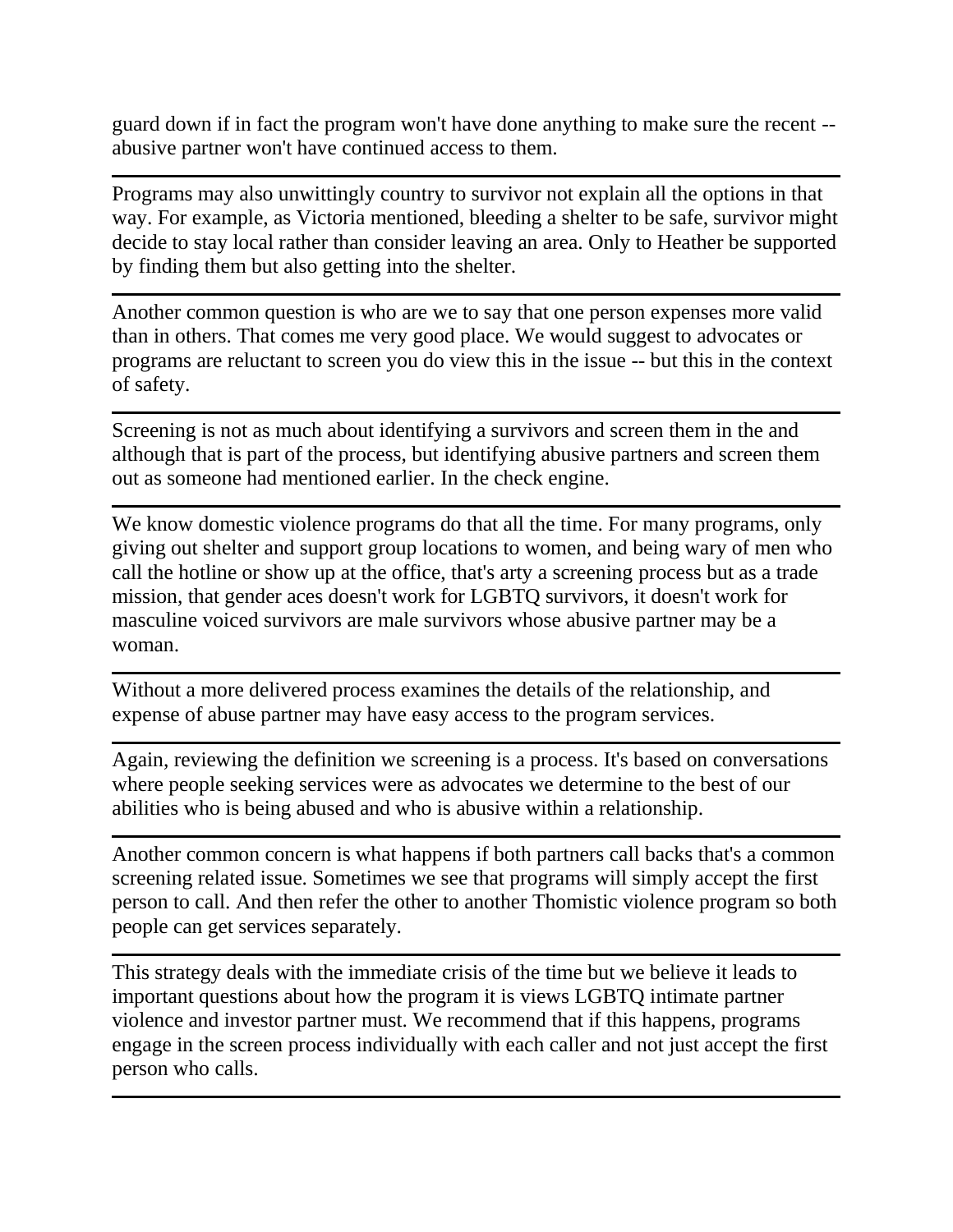I know there's a lot of knowledge from the participants based on the conversations that have arty happened. One thing that we like to stress is that screening is a skill and not a checklist. We say that because if we just had a simple checklist we wouldn't be able to tailor the way we're doing the screening process and we know that everybody has given expenses. -- Experiences. Monica had the question of we don't even live together. Can it be abuse if we don't live together.

We know that relationships are all different. While we do look for dynamics, we look for patterns, we can't have HB a simple checklist.

You can still use all of your support and active listening skills while you are scanning and we encourage you to do so.

I'm not sure we lost Victoria, you still there?

I'm here. I forgot to unmute myself.

[ Laughter ]

I apologize. We are going to go over some of the things that are helpful to listen for when we are in a screening process.

To clarify, we want to make sure that we understand that screening isn't it necessarily something that just happen over the phone the first time he speak to somebody. Why you will be abuse before these things in an initial hotline call, you may also be listening for these things the first time some comes for individual counseling or the first time an individual meets with her case manager.

This is an ongoing process. The first thing we really want to listen for another goes without saying is power and control within the relationship. The reason we like to start talking about power and control is because we know that maintaining and exerting power and control over another person in an intimate partner relationship is one of the key dynamics of domestic violence or intimate partner violence.

Will we also know is oftentimes our focus on tactics as opposed to power and control, can sometimes be a little misleading.

We also want to be looking for where the power and control within the relationship and how is it being exerted. We are having conversations with individual seeking services and asking them? Like was asking Monica on the role-play scenario that we did we need to get more information about the relationship we always want to listen for that power and control.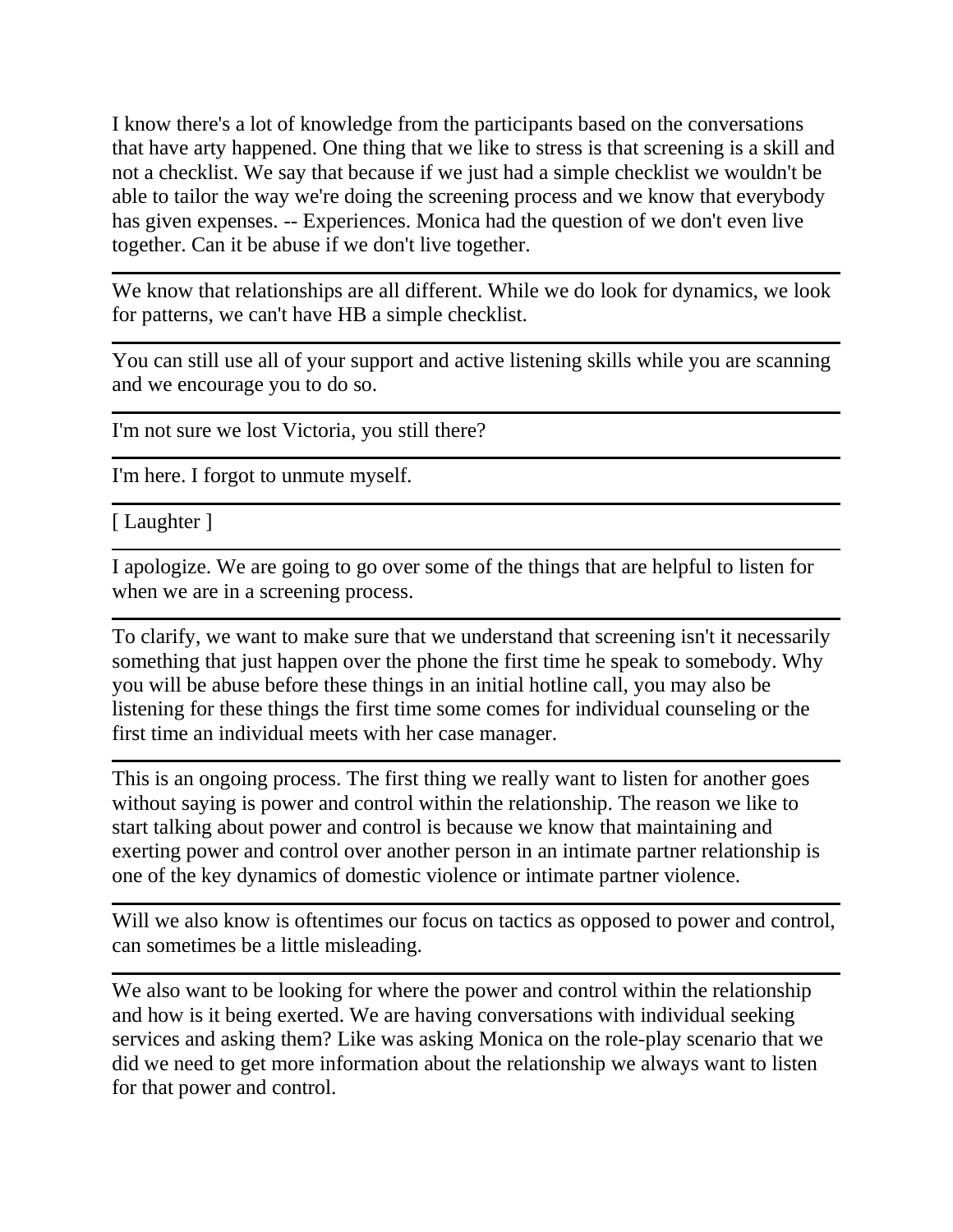We want to focus on those motivations and the intent not just the tactics. We know that there are some crossover between the tactics that an abusive partner may use to abuse somebody in the tactics that so many might use to survive an abusive relationship

We really want to focus on the pattern. We know that to Mystic violence is not an incident. It's a pattern of behavior and pattern of abuse. So we want to make sure we're asking questions if somebody mentions a type of abuse and they say my partner is verbally abusive or emotionally abusive, you want to ask you some questions about that and you get families sorry to hear that. What specifically is it that your partner does that is emotionally abusive or you can say tell me a little bit more about that when -- when was the last time that occurred.

Described to me.

For that pattern of abuse.

We also want to make sure that we are looking at that pattern in terms of has it happened before? How long has this been going on happy similar behaviors taken place before pick a

Oftentimes individual will be contacting us for services the first time as a result of the specific incidents or violence incident and they may have never given a lot of thought to what has happened in the past so we went to get a little bit more information about patterns and then listen for consistent behaviors within those patterns.

Another thing about seeking services is looking for whose life is narrowing. Who has fewer options than telling the person calling has less options lesbians than their partner. This choice. If a caller said something like had to quit my job last month's I don't have the ability or income to move out.

We went to make sure we're looking at the dynamics of that. Was that your choice to quit your job did you want to quit your job? Would it be okay with your partner if you are back to work to want to go back to work. Look at choices in those relationship decisions and also look at those choices and options that a caller has to determine if those decisions are autonomous. Unless they have the ability to make choices on their own for themselves without the permission of another individual. This could be anything from financial choices when they spend time with their friends Tyson factories they go to anything for what they live to what food they eat our job they have. That's really shows in many aspects of conversation you're happy with the car.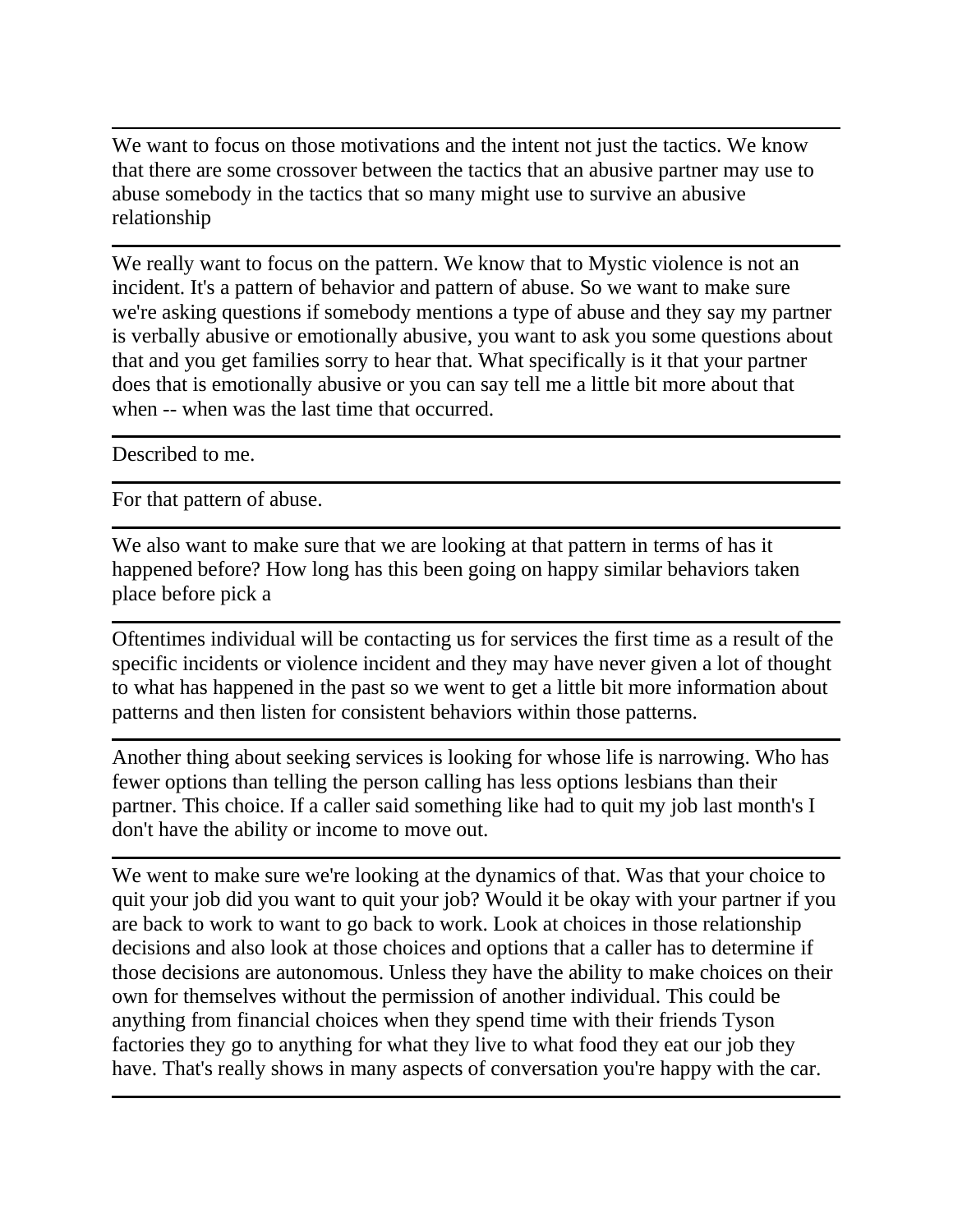Another thing is to listen for a support system we know the isolation is one of the most common tactics of abuse the very effect attack Dick in maintaining observing power and control over a partner in an abusive relationship.

We do oftentimes abusive partners will isolate their partners from their initial support system or possibly try and get closer to those partners support system.

One thing we want to do a mere asking questions about individual support system to listen for patterns of isolation or distance, we also want to be sure we're open-minded about what type of support system this individual may value pick a

We know when working on LGBTQ individuals that many members of our community don't have access to familial support systems become the maybe somebody isolated from their family and the coming out process. It may sound a little bit different when you're talking to somebody who identifies as part of the LGBTQ community instead of hearing something like I never see my family anymore, you might hear someone talking more about their chosen family or their committee. Those things may be more important in isolation from someone's committee may be more effective tactic to exert and maintain power and control. We went to make sure we're being open-minded if someone says that partner does not let them go to that lesbian knitting circle that they used to go to every month or that their partner doesn't trust them for other members of the LGBTQ community , that can be another way of looking at the support systems and isolation within that relationship.

Another element that screening process is on decisions. Decisions can really help us to assess some of the power dynamics and who is making decisions and what are not those decisions are consensual and so decisions can often be a really great tool to help us to identify abusive dynamics.

She can ask things like who makes the decisions in the relationship or if you hear things about the living situation or science asking follow-up questions about whose decision it was to make those choices, it can be variable.

As I said, decisions can also be an indicator of power dynamics within the relationship

Within the screening process, this is a very common tool to have this might help us get additional information.

Another indicator within the screening process is pure. The presence of year can be an indicator that someone made be a survivor. However, we do have to be careful where identifying your. Sometimes, survivors may not directly say they are afraid that they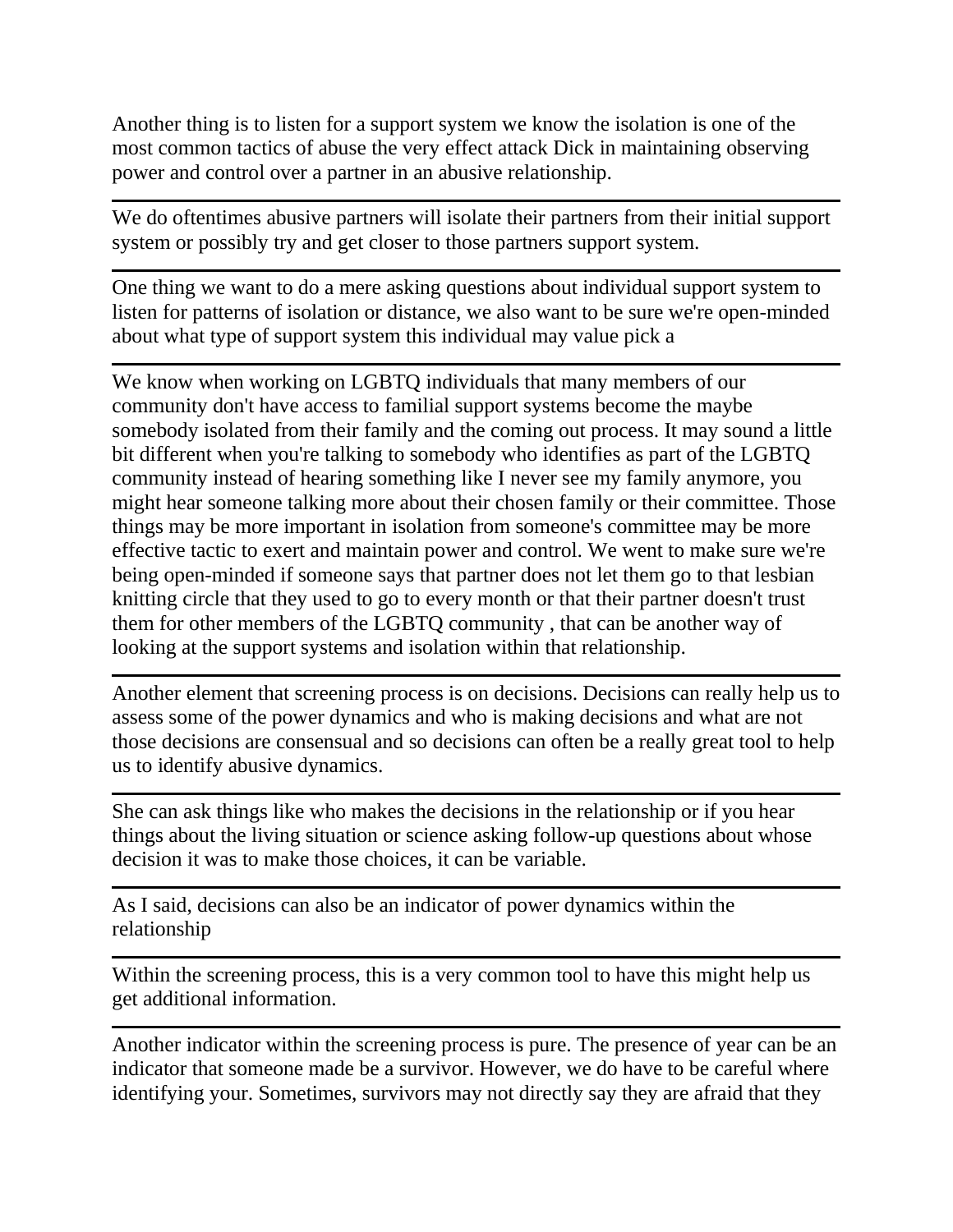may actually be sitting fearful behavior become they may say I'm not afraid at all. If anything, I could defend myself.

We've all worked with survivors who may not either by their experience as abuse or I would be say they are fearful but they may be safety planning around their partners abusive behavior.

Is a born to also listen for behaviors as well as expose at least naming the beer. Sometimes in the screening process we will ask because it's helpful to say are you afraid within your relationship?

I think it's also important to be careful around here and why the screen process is not a checklist because sometimes abusive partners who are presenting their experiences, if they are being abused, will use fear-based language because they know it's effective in getting people to believe them and think they're going through a really tough situation. Fear can be a very important indicator but we have to be careful in the way we are analyzing but we are hearing around here.

And other elements that we look at in terms of the screening process is accountability.

Because we find that abusive earners may often avoid Ability and by other people, for what's happening.

While survivors may blame themselves. This can be in part due to emotional abuse where your partner continually tells you it's your fault this is happening why can't you get things right? That's part of the abuse. Sometimes people take those messages and begin to believe that.

When we're going to the scanning process was taking a category for the actions within a relationship as well as who feels justified and who feels responsible to go

Where the more difficult circumstances for screening and assessment is when we're working with somebody who may be calling in regards to a violent explosive incidents. Particularly if immediate safety is a concern with having these conversations so there's a few things we want to make sure we're doing when we are screening even when someone has acknowledged of violent or expose of incident.

We want to make sure first of all we are understanding the context. With a physical force is being used in abusive partner or by a survivor as a self-defense or the survival tactic, we note that violent incidents don't happen in a vacuum. We always want to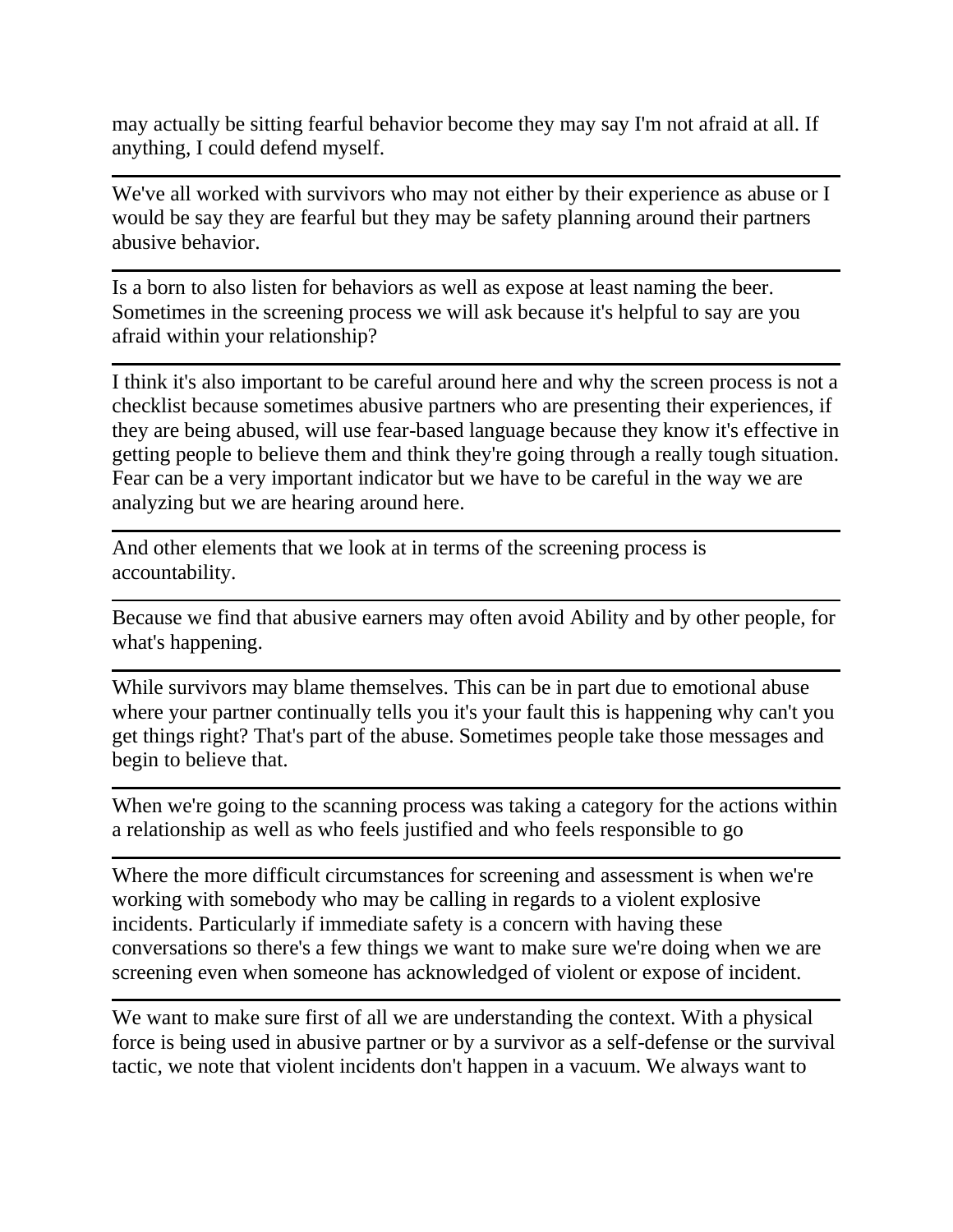make sure about being credibly apathetic and supportive of the person who's calling to ask questions about what happened right before the incident.

What happened afterward. What was the impact or result? Have these things happened before? To look at the context and also look for our pattern. We also want to make sure again that we are also listening for issues where there may be an action that's intended to control somebody versus using an action for so the that's.

The only way to determine this is to ask of those probing questions in a respect for manner. So if somebody said that they physically pushed their partner out of the way and to the question process we find that their partner was blocking it away and not letting them get out of the room, so they had to use force in order to get out of the room.

That's very different than walking after somebody using physical force to move them without that context. We also know that not all incidents in which a survivor uses physical force would be considered core" ultimates. There may be a situation where somebody abusive partners yelling and survivor and later an object across the room out of frustration or another to distract the abuser so they can get away. In these situations, we want to make sure that again where listening for accountability and fear.

If so but he acknowledges that they haven't used physical force and about or expose of incident, we want to ask why. Why do they do that.

What was the motivation behind it? Oftentimes a survivor will acknowledge the cases in which they used physical force morbidly then they will acknowledge the times in abusive partner has used force against them.

We may have just given it away. But we are going to go back to the case scenario and get a bit more information from the caller Monica. So based on the quick overview have given a ransom elements of screening, will be asking people to fill out the poll again after this additional information.

Going back into our role play?

Thank you so much Monica for sharing this information. Could you tell me a bit more about the recent incident where you pushed Felicia. Was happening right before that happened?

I told you she was upset about what I was wearing and when we got to the events, I was frustrated but after we could just move on and enjoy our evening and I really did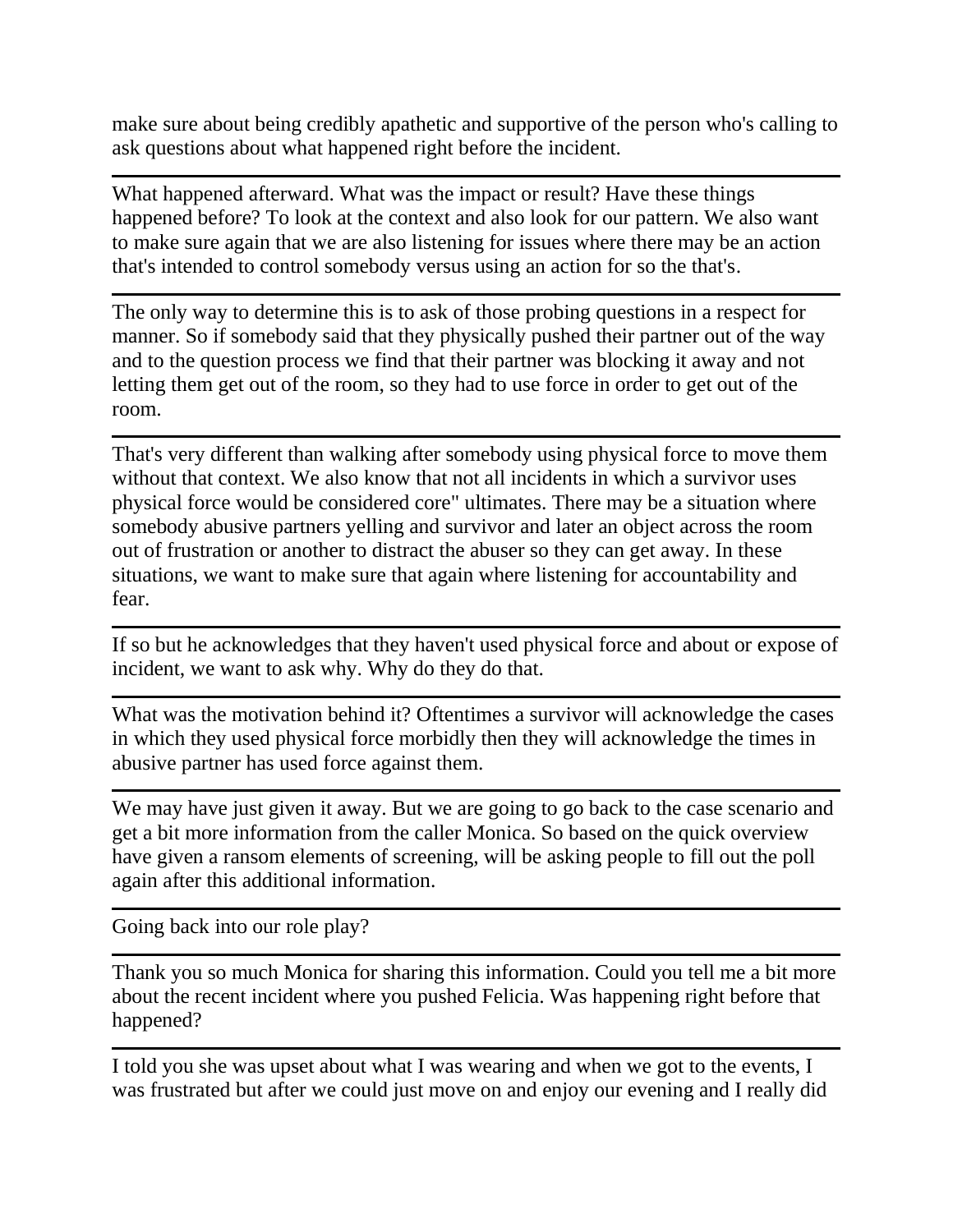want her to in this event we were looking for to it so much so we went in on our way in, she kept whispering to me that men were looking at me and that I was wearing a slutty outfit. Honestly didn't see anyone looking at me. They were looking at me is probably because we were to limit walking down the street together and it happens all the time.

We went in and were having a great time, we were hanging out with friends, we had some drinks. I was talking with my friend we go where I have known forever. We used to work together our having a conversation and Felicia got really upset with me. I asked her to come over and talk with Rico and I. The thing you have to know about Felicia, I understand she's a clear with me she gets really just about men. Identify as bisexual so she knows that I've been with me before and she gets really protective when I'm with them. I'm sure that's why she was upset.

I thought we could all have a good time talking together and then push it was weird and quiet and cold and Rico ended up leaving because he didn't want to talk to us anymore.

I went ahead and I called Felicia out on it I said you're being rude you should trust me more I got really angry. She grabbed my arm. I tried to pull away a want to leave and she wanted me to leave it was still really early in the night. Then she started accusing me of cheating and so I got pissed off and I said something really inappropriate to her and I went to the bathroom and she followed me in their. She pushed me up against the stall and told me I can't talk to her like that and I was so angry, I wanted to get out of that situation and I shoved her out of the way I said I was taking a cab home and I left. It got really bad from there.

Thank you, Monica. It sounds like it was really a difficult night. I really difficult thing to go through. I'm very sorry to have it. To these types of things -- have the occur before?

I've never pushed her before. I've never done anything like that before. This is not the first time she's gotten jealous when I talk to a guy. I know she's really worried I'm going to leave her for a guy because I've been with me that before. She is all in. She's only adjusted and women and it makes her uncomfortable that I'm bisexual. It's definitely a place where I don't really feel like I can hang out with my male friends anymore because she is clear about that.

Especially our drinking, the fight a lot. It's never got like this before I guess the fight and she makes baby faces when she gets irritated or jealous.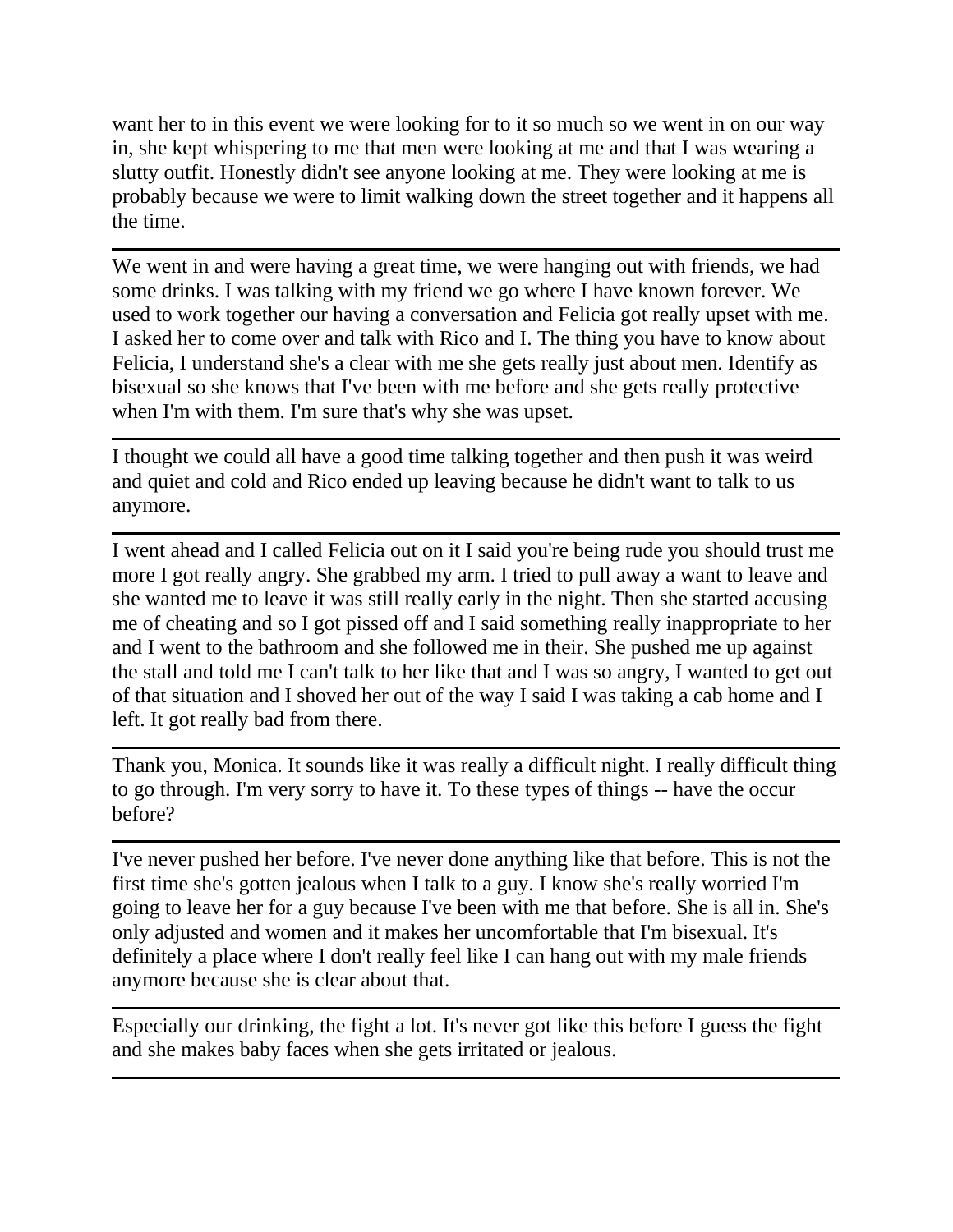That's very humble. You said that Felicia doesn't allow you to see your male friends. How do you feel about that?

I guess I understand, it sucks. I've lost a bunch of my friends but I also really love her and it's something that's going to make her out of control, I'm not going to do it. It's not worth it for me because I don't want to see her out of control it that I know her jealousy makes her crazy.

Thank you Monica.

Are you afraid at all within your relationship

I was little freaked out tonight. I've gotten so many texts and calls from her but I don't know. I guess a little bit. I know she apologized when I got home. Ash took me home and there were flowers. I know she's going to apologize antiquity try to make it better but I don't know, I'm a little bit nervous and tell me go out and she drinks or season talking to a guy.

We are going to close out that scenario. Thank you very much Victoria for playing the role of Monica. Now like ASP participants again to please use that poll function to let us know what you think. Do you think Monica is the survivor, abusive partner, or not sure.

[ Class is being polled ] All right. We're seeing some a slight variance. It looks like so for the overwhelming majority believes that Monica is the survivor. A couple of people feel they are not sure.

, People feel they are not sure. I think that's actually okay. While we were hearing a lot of really telling information, it was still a fairly quick call it a quick process. Typically screening process are bit longer and more in-depth.

Based on the information that we did here, I think we're hearing some very strong indications that Monica is the survivor and if we had more time to play out the roleplay, I think more information would come out that would help us to identify that Monica is the survivor.

So what additional regulation we have around the screening and assessment process is that it does take practice and so typically when we do in person trainings around screening and assessments, we will do some demos like this but they will also do a place where participants can actually practiced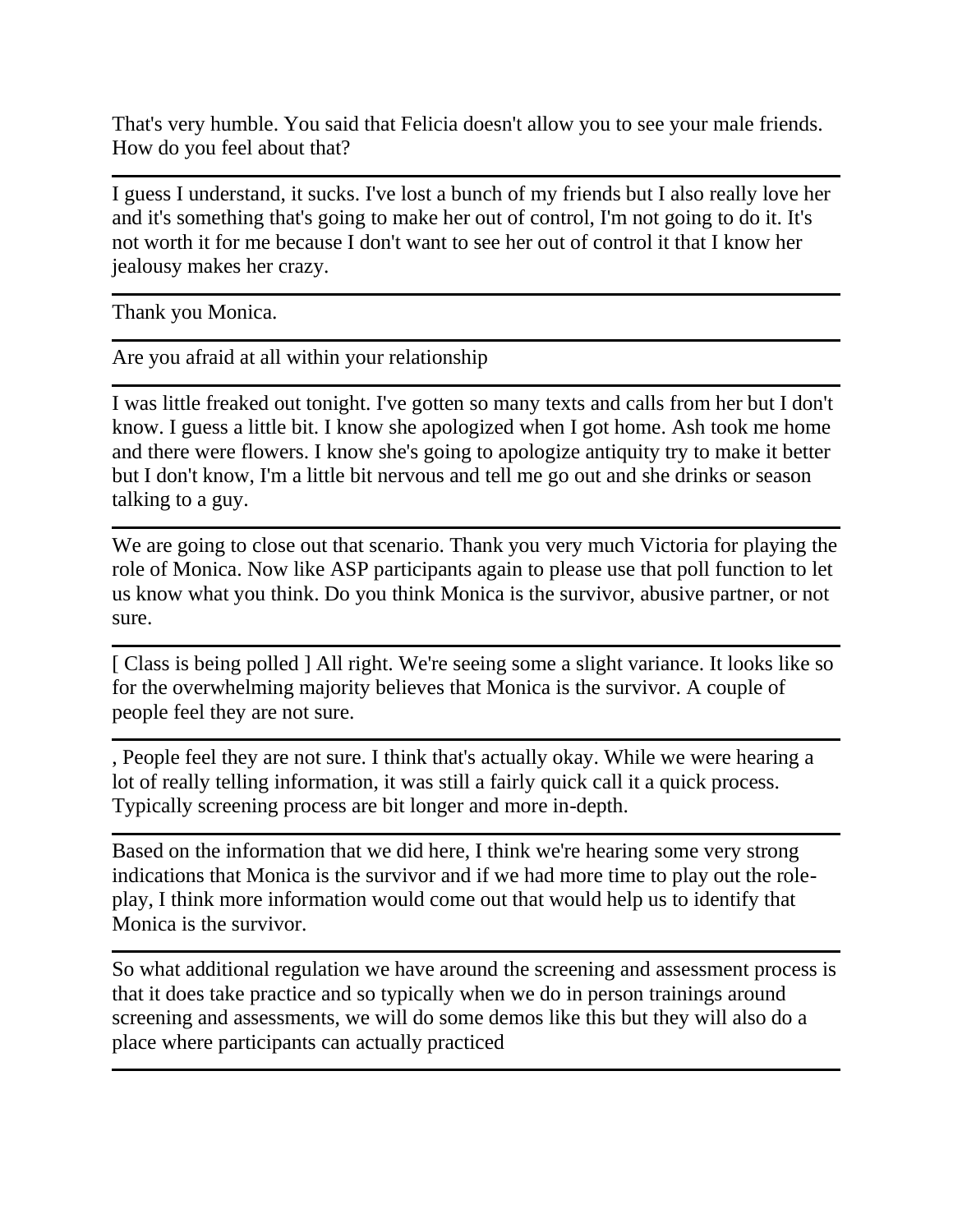Asking open-ended questions, to follow-up questions and really trying to pull out some of this information and very supportive ways all while maintaining your active listening skills. In your supportive listening skills.

Screening does take openness and providers must be open and actively listen to assess the dynamics of what is happening.

All right. We are going to close out the webinar today by sharing some resources for ongoing support. Our contact information and then open up the rest of the time for questions. We encourage you to use the Q&A function. It's a bit easier for us to process the information when it comes through the Q&A box. As opposed to the full checkbox to the

In just a moment we will be asking people to please use that so we can review the questions that come in. But again, we really would encourage everyone to take take additional training. Screening really does require practice. The following three organizations to provide national level screening and assessment innings. Our national training and technical assistance through an CPAP with many of the programs who can go out into a person screening assessment trainings Victoria is actually going to Montana next month -- two months from now to do a more in-depth screening training for one of the domestic violence programs there. Network the red helped to contribute much of the content for this webinar. Also do national level scanning trainings. The Northwest network of bi, trance, lesbian and gay abuse survivors out of Seattle also does these trainings and hosts an annual Q&A which is trading Institute where they screening and assessment trainings within that.

Lease check out any of our websites for more information and we hope to hear from you.

Again, this is the website for our TTA center. The totally warm line, and then we also have as part of the TTA center and is to messenger came which is AVP LGBT in our info@tran1.org here is the contact for myself and Victoria. Both are either and are fun.

Let's see, the questions. I have to take a look at some of these questions.

Great question. There's a question, what do you do when it seems that the couple really does engage in mutual combat?

This is an excellent question I think it's a question that our field has really struggled with for a long time. Because what we know about power and control and will be there about domestic violence partner abuse is that there's a pattern of control when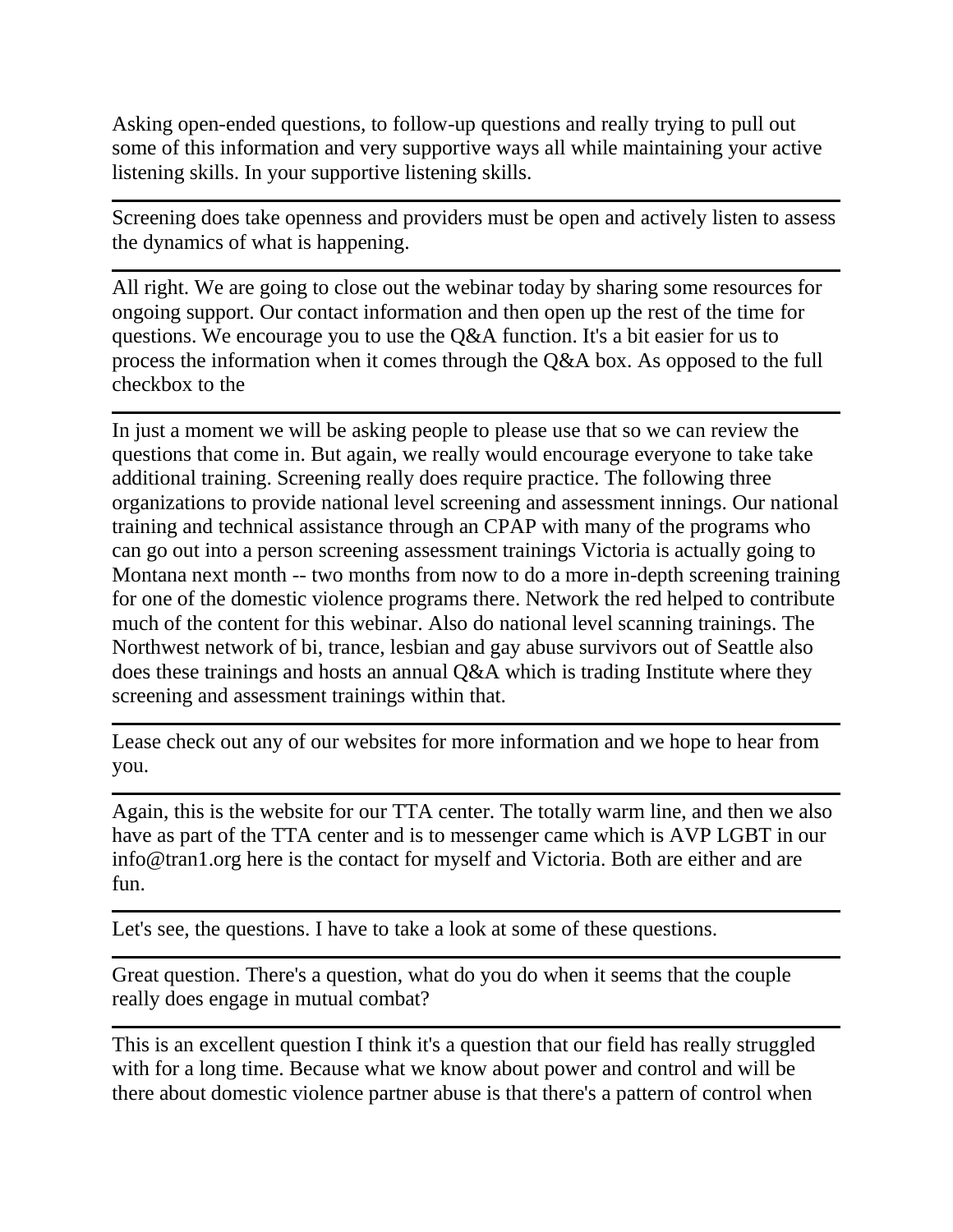partners trying to control the other partner through a variety of tactics. This is the course of control model.

This really is the bedrock and foundation of the Messick violence movement.

What happens if something falls outside of that model and it may. Honestly, I think in more advanced screening assessment processes, part of the screening process isn't it just to identify whether -- Who's Who the relationship also the dynamics of the relationship and also if a course of control model is happening within the relationship. So sometimes there are other issues that are continuing to people's behavior which need to be just that are based on a course of control model

Could you talk a bit more about the fear he spent the

The fear piece.

The recommendation for being careful is important.

On pure, again, when we are listening for fear, the resume is important to be careful for a couple of different reasons. One is that people may not identify their experience as being afraid. They may not name that they are actually afraid so one of the things we're listening for is behaviors which are showing here.

People are doing safety planning, maybe a are changing their regular routine or doing something preventatively as a safety plan within and actually think they are fearful. We can still assess and make a note that there's fearful behavior happening.

The other reason it's important to be careful around fear is that sometimes abusers will present as survivors and feel they're being victimized. They use very common abuse related flavors including beer that they are going careful that they are feeling abused.

We just want to get more context and some more information about where the beer is coming from.

It looks we have a couple of questions in regards to what was it just mentioned about an individual a visa partner intentionally presenting as a survivor to access services whether that be programs through law enforcement or somebody is concerned about a caller laying in order to set up their partner.

I do think these are important questions. We do know particularly its encourage by law enforcement to access survivor services, it's not uncommon or an abusive partner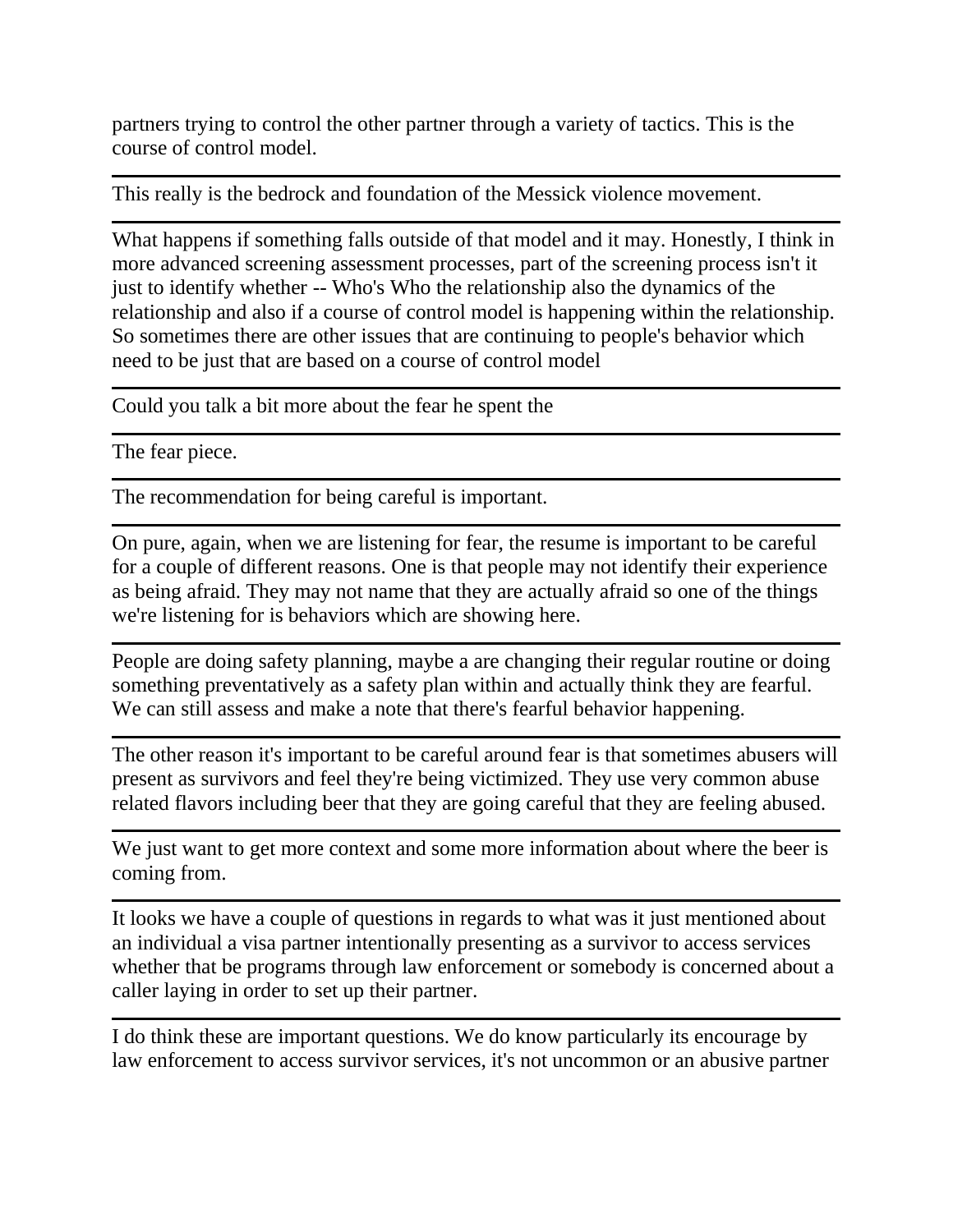especially the server has been wrongfully arrested, to access services posing as a survivor producer intentionally to ensure the partner does not get those services later.

So in terms of recommendation with that, we want to make sure we're not relying on history of arrests or the referral from law-enforcement. We are looking for cases and asking the screening questions. Another thing to keep in mind as mentioned earlier, not wanting to just take the first person who calls. One of the reasons that's important is because many programs, except is listed as the abuser, that person would not have the ability to access services in future. In summary had named them as abuser whether that be on the hotline call or intake were outreach program we want to be cautious of always going on with that.

Denying services because so many has accused someone of being an abuser in the past.

That we also want to make sure where the other questions was related to how do we comedic a pickle if we to identify that somebody has been referred by law enforcement is the abuser in a situation, how do we say you might not be appropriate.

I think it's really important to talk amongst your staff about that but to recognize we all have situations was likely where we had to say those words we may not be the most appropriate services for you or unfortunately we are not able to provide shelter to you at this time. We don't necessarily have to tell someone we decided you are an abuser.

Knowing and empowering staff based in the conversation we're having, going to give you some referrals but I don't over the most appropriate program should be assisting you right now. It's really important piece of screening because we can't screen out an abusive partner if we are not able to say we may need to offer these services to you.

Thank you Victoria. There are quite a few questions that, but we did say this webinar would be just an hour. There's a question or an example I think it's fairly helpful. Let's see. What about when the abuser survivor walls are less obviously clear-cut? For example each feels isolated and feels the other is cajoling or jealous and each appears to be financially independent. Etc. That's an excellent question I think it's such a great example of why only presented today is really an introduction and really stresses the scanning process is not a simple checklist it actually is a more hosted process, you have to get more information. In particular for LGBTQ committees are experiencing homophobia, by phobia, trans-phobia,,, I/and can be a very common three hashtag - regardless of what will they are in if it is abuse is happening within a relationship. So some of those of those other elements of screening around decisions can be helpful but that's why we do look at screening from just one angle. Whether summative